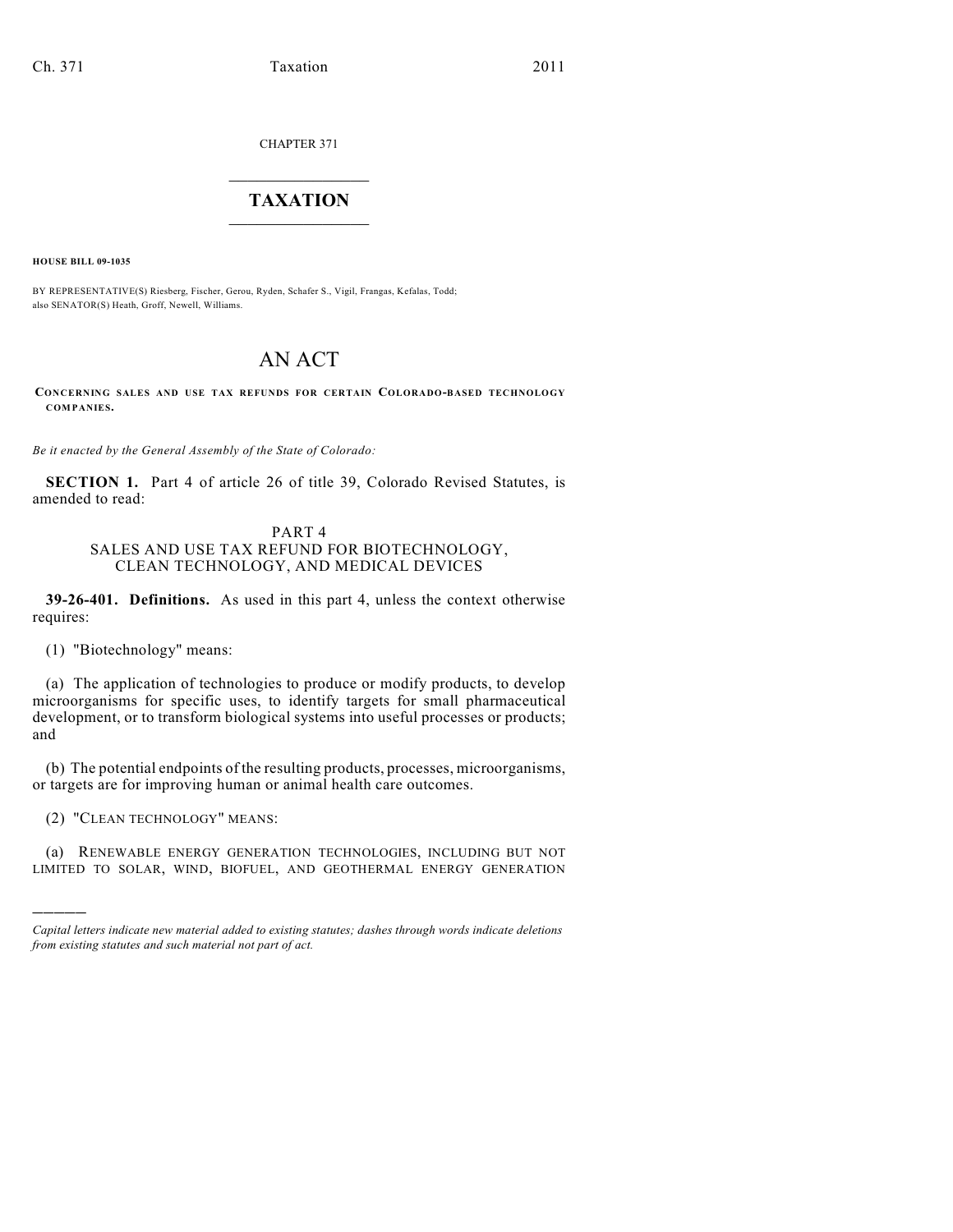TECHNOLOGIES;

(b) PRODUCTS AND TECHNOLOGIES USED IN RENEWABLE ENERGY DEVELOPMENT AND GENERATION ON A COMMERCIAL SCALE;

(c) PRODUCTS AND TECHNOLOGIES THAT ENHANCE THE EFFICIENT STORAGE, DISTRIBUTION, AND CONSUMPTION OF ENERGY; AND

(d) PRODUCTS AND TECHNOLOGIES THAT MITIGATE HUMAN IMPACT ON THE ENVIRONMENT, INCLUDING BUT NOT LIMITED TO PRODUCTS AND TECHNOLOGIES THAT FACILITATE THE MANAGEMENT OF GREENHOUSE GASES, WATER, AND WASTE.

(3) "MEDICAL DEVICE" MEANS A THERAPEUTIC OR DIAGNOSTIC MACHINE OR TOOL USED TO IMPROVE HUMAN OR ANIMAL HEALTH.

 $(2)(4)$  "Qualified BIOTECHNOLOGY taxpayer" means a C corporation, as defined in section 39-22-103 (2.5), a partnership, as defined in section 39-22-103 (5.6), a limited liability company that is not a C corporation, an S corporation, as defined in section 39-22-103 (10.5), or a sole proprietorship that purchases, stores, uses, or consumes tangible personal property to be used in Colorado directly and predominately in research and development of biotechnology.

(5) "QUALIFIED CLEAN TECHNOLOGY OR MEDICAL DEVICE TAXPAYER" MEANS A C CORPORATION, AS DEFINED IN SECTION 39-22-103 (2.5), A PARTNERSHIP, AS DEFINED IN SECTION 39-22-103 (5.6), A LIMITED LIABILITY COMPANY THAT IS NOT A C CORPORATION, AN S CORPORATION, AS DEFINED IN SECTION 39-22-103 (10.5), OR A SOLE PROPRIETORSHIP THAT EMPLOYS FIFTY OR FEWER FULL-TIME EMPLOYEES IN COLORADO, WHICH TAXPAYER PURCHASES, STORES, USES, OR CONSUMES TANGIBLE PERSONAL PROPERTY TO BE USED IN COLORADO DIRECTLY AND PREDOMINATELY IN RESEARCH AND DEVELOPMENT OF CLEAN TECHNOLOGY OR MEDICAL DEVICES.

 $(3)$  (6) "Research and development" means qualified research as defined by 26 U.S.C. sec. 41 (d) (1).

(4) (7) "Tangible personal property" includes capital equipment, instruments, apparatus, and supplies used in laboratories, including, but not limited to, microscopes, machines, glassware, chemical reagents, computers, computer software, and technical books and manuals.

**39-26-402. Refund of state sales and use tax for biotechnology - application requirements and procedures.** (1) For the calendar year commencing January 1, 1999, and for each calendar year thereafter, each qualified BIOTECHNOLOGY taxpayer shall be allowed to claim a refund of all state sales and use tax paid by the qualified BIOTECHNOLOGY taxpayer, pursuant to parts 1 and 2 of this article, on the sale, storage, use, or consumption of tangible personal property to be used in Colorado directly and predominately in research and development of biotechnology during that calendar year.

(2) To claim the refund allowed by subsection (1) of this section, a qualified BIOTECHNOLOGY taxpayer shall submit a refund application to the department of revenue on a form provided by the department. Such application shall be submitted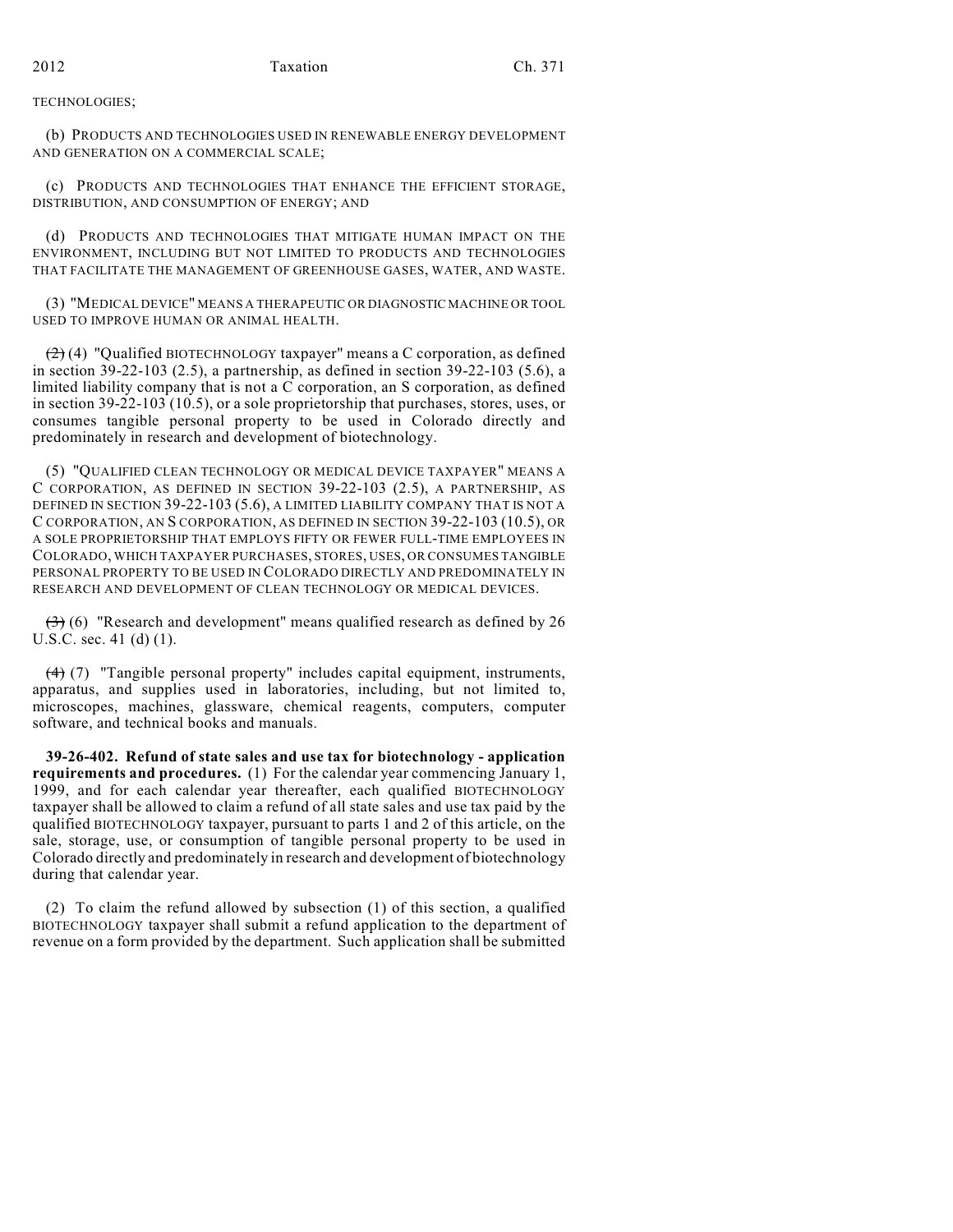#### Ch. 371 Taxation 2013

no earlier than January 1 and no later than April 1 of the calendar year following the calendar year for which the refund is claimed. The application shall be accompanied by proof of payment of state sales and use taxes paid by the qualified BIOTECHNOLOGY taxpayer in the immediately preceding calendar year. The application shall also include any additional information that the department of revenue may require by rule, which may include, without limitation, a detailed list of all expenditures that support a claim for a refund, the name and addresses of an individual who maintains records of such expenditures, and a statement that the qualified BIOTECHNOLOGY taxpayer agrees to furnish records of all such expenditures to the department of revenue upon request. No refund shall be allowed if the qualified BIOTECHNOLOGY taxpayer has not complied with this subsection (2).

**39-26-403. Refund of state sales and use tax for clean technology and medical devices - application requirements and procedures - repeal.** (1) FOR THE CALENDAR YEAR COMMENCING JANUARY 1, 2009, AND FOR EACH CALENDAR YEAR THEREAFTER, EACH QUALIFIED CLEAN TECHNOLOGY OR MEDICAL DEVICE TAXPAYER SHALL BE ALLOWED TO CLAIM A REFUND OF ALL STATE SALES AND USE TAX PAID BY THE QUALIFIED CLEAN TECHNOLOGY OR MEDICAL DEVICE TAXPAYER, PURSUANT TO PARTS 1 AND 2 OF THIS ARTICLE, ON THE SALE, STORAGE, USE, OR CONSUMPTION OF TANGIBLE PERSONAL PROPERTY TO BE USED IN COLORADO DIRECTLY AND PREDOMINATELY IN RESEARCH AND DEVELOPMENT OF CLEAN TECHNOLOGY OR MEDICAL DEVICES DURING THAT CALENDAR YEAR.

(2) TO CLAIM THE REFUND ALLOWED BY SUBSECTION (1) OF THIS SECTION, A QUALIFIED CLEAN TECHNOLOGY OR MEDICAL DEVICE TAXPAYER SHALL SUBMIT A REFUND APPLICATION TO THE DEPARTMENT OF REVENUE ON A FORM PROVIDED BY THE DEPARTMENT. THE APPLICATION SHALL BE SUBMITTED NO EARLIER THAN JANUARY 1 AND NO LATER THAN APRIL 1 OF THE CALENDAR YEAR FOLLOWING THE CALENDAR YEAR FOR WHICH THE REFUND IS CLAIMED. THE APPLICATION SHALL BE ACCOMPANIED BY PROOF OF PAYMENT OF STATE SALES AND USE TAXES PAID BY THE QUALIFIED CLEAN TECHNOLOGY OR MEDICAL DEVICE TAXPAYER IN THE IMMEDIATELY PRECEDING CALENDAR YEAR. THE APPLICATION SHALL ALSO INCLUDE ANY ADDITIONAL INFORMATION THAT THE DEPARTMENT OF REVENUE MAY REQUIRE BY RULE, WHICH MAY INCLUDE, WITHOUT LIMITATION, A DETAILED LIST OF ALL EXPENDITURES THAT SUPPORT A CLAIM FOR A REFUND, THE NAME AND ADDRESSES OF AN INDIVIDUAL WHO MAINTAINS RECORDS OF SUCH EXPENDITURES, A STATEMENT THAT THE QUALIFIED CLEAN TECHNOLOGY OR MEDICAL DEVICE TAXPAYER AGREES TO FURNISH RECORDS OF ALL SUCH EXPENDITURES TO THE DEPARTMENT OF REVENUE UPON REQUEST, AND THE NUMBER OF PERSONS WHO ARE EMPLOYED ON A FULL-TIME BASIS BY THE QUALIFIED CLEAN TECHNOLOGY OR MEDICAL DEVICE TAXPAYER. THE REFUND SHALL NOT BE ALLOWED IF THE QUALIFIED CLEAN TECHNOLOGY OR MEDICAL DEVICE TAXPAYER HAS NOT COMPLIED WITH THIS SUBSECTION (2).

(3) NOTWITHSTANDING THE PROVISIONS OF SUBSECTION (1) OF THIS SECTION:

(a) A SALES AND USE TAX REFUND DESCRIBED IN SUBSECTION (1) OF THIS SECTION SHALL NOT EXCEED FIFTY THOUSAND DOLLARS FOR A QUALIFIED CLEAN TECHNOLOGY OR MEDICAL DEVICE TAXPAYER IN A CALENDAR YEAR.

(b) IF THE REVENUE ESTIMATE PREPARED BY THE STAFF OF THE LEGISLATIVE COUNCIL IN DECEMBER 2009 AND EACH DECEMBER THEREAFTER INDICATES THAT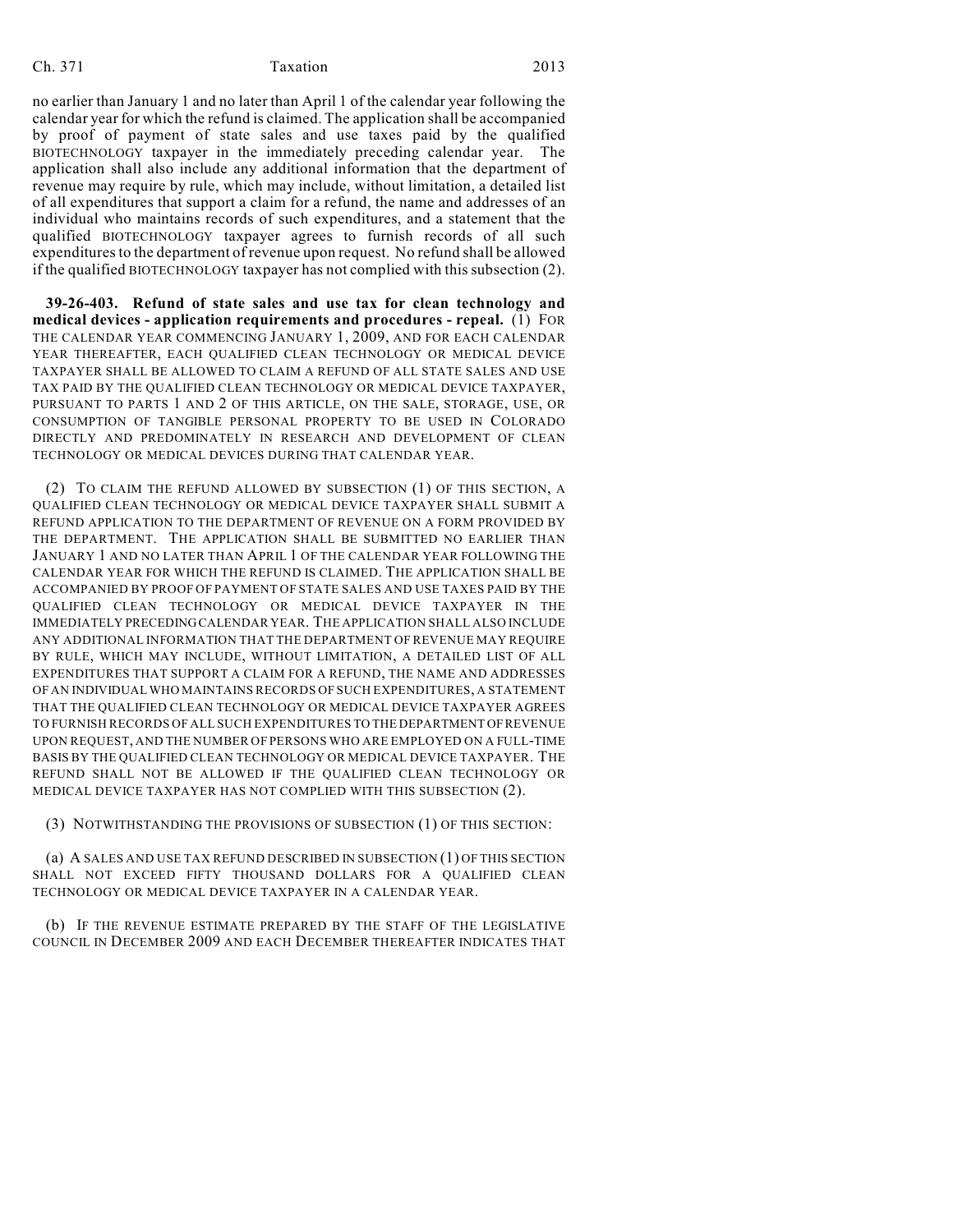#### 2014 Taxation Ch. 371

THE AMOUNT OF THE TOTAL GENERAL FUND REVENUES FOR A PARTICULAR FISCAL YEAR WILL NOT BE SUFFICIENT TO MAINTAIN THE LIMIT ON APPROPRIATIONS SPECIFIED IN SECTION 24-75-201.1 (1), C.R.S., THEN THE REFUND AUTHORIZED IN SUBSECTION (1) OF THIS SECTION SHALL NOT BE ALLOWED FOR THE NEXT CALENDAR YEAR FOLLOWING THE YEAR IN WHICH THE ESTIMATE IS PREPARED. A QUALIFIED CLEAN TECHNOLOGY OR MEDICAL DEVICE TAXPAYER WHO WOULD HAVE BEEN ELIGIBLE TO CLAIM A REFUND PURSUANT TO THIS SECTION IN A CALENDAR YEAR IN WHICH THE REFUND WAS NOT ALLOWED MAY CLAIM SAID REFUND IN THE NEXT CALENDAR YEAR IN WHICH THE REVENUE ESTIMATE ALLOWS THE REFUND. THE DEPARTMENT OF REVENUE SHALL, THROUGH ITS WEB SITE, SPECIFY ON OR BEFORE JANUARY 1, 2010, AND ON OR BEFORE EACH JANUARY 1 THEREAFTER, WHETHER THE REFUND AUTHORIZED IN SUBSECTION (1) OF THIS SECTION SHALL BE ALLOWED FOR A GIVEN CALENDAR YEAR.

(4) THIS SECTION IS REPEALED, EFFECTIVE JULY 1, 2014.

**SECTION 2.** 39-26-403 (3) (b), Colorado Revised Statutes, as enacted by Section 1 of House Bill 09-1035, is amended to read:

(3) Notwithstanding the provisions of subsection (1) of this section:

(b) If the revenue estimate prepared by the staff of the legislative council in December 2009 and each December thereafter indicates that the amount of the total general fund revenues for a particular fiscal year will not be sufficient to maintain the limit on appropriations specified in section  $24-75-201.1$  (1), C.R.S. INCREASE THE TOTAL STATE GENERAL FUND APPROPRIATIONS BY SIX PERCENT OVER SUCH APPROPRIATIONS FOR THE PREVIOUS FISCAL YEAR, then the refund authorized in subsection (1) of this section shall not be allowed for the next calendar year following the year in which the estimate is prepared. A qualified clean technology or medical device taxpayer who would have been eligible to claim a refund pursuant to this section in a calendar year in which the refund was not allowed may claim said refund in the next calendar year in which the revenue estimate allows the refund. The department of revenue shall, through its web site, specify on or before January 1, 2010, and on or before each January 1 thereafter, whether the refund authorized in subsection (1) of this section shall be allowed for a given calendar year.

**SECTION 3. Act subject to petition - effective date - applicability.** (1) Except as otherwise provided in subsection (3) of this section, this act shall take effect at 12:01 a.m. on the day following the expiration of the ninety-day period after final adjournment of the general assembly that is allowed for submitting a referendum petition pursuant to article V, section 1 (3) of the state constitution, (August 5, 2009, if adjournment sine die is on May 6, 2009); except that, if a referendum petition is filed against this act or an item, section, or part of this act within such period, then the act, item, section, or part, if approved by the people, shall take effect on the date of the official declaration of the vote thereon by proclamation of the governor.

(2) This act shall apply to sales and use taxes paid on or after January 1, 2009.